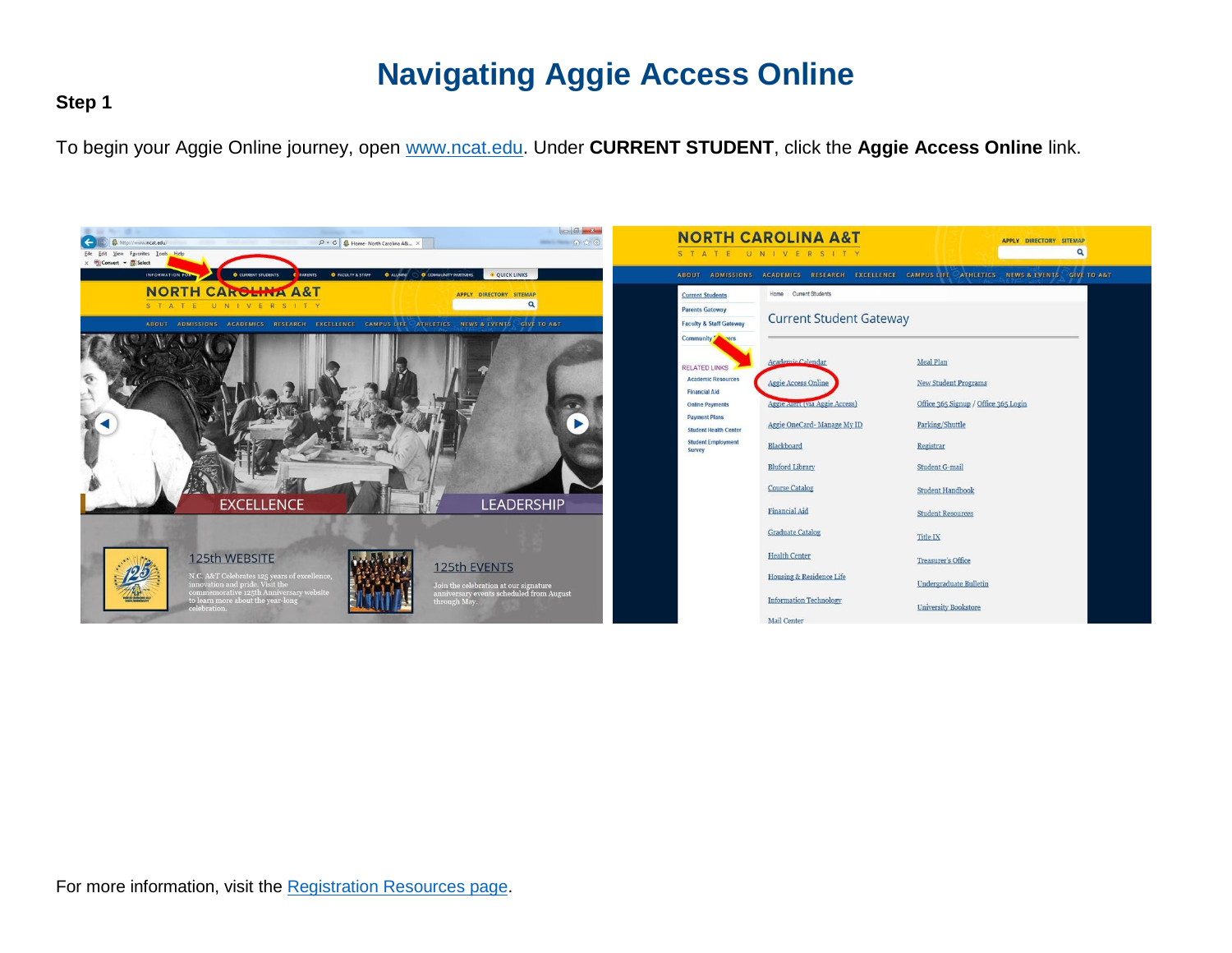**Step 2**

On the next page, click the 'ENTER SECURE AREA' line.

| <b>NORTH CAROLINA A&amp;T</b><br>獋<br>UNIVERSITY |         |
|--------------------------------------------------|---------|
|                                                  |         |
| Enter Secure Area<br>General manual Aid          |         |
| <b>Campus Directory</b>                          |         |
| <b>Class Schedule</b>                            |         |
| <b>Course Catalog</b>                            |         |
| Alumni and Friends                               |         |
| <b>RELEASE: 8.7</b>                              |         |
| © 2016 Ellucian Company L.P. and its affiliates. | $-68 -$ |

This software contains confidential and proprietary information of Ellucian or its subsidiaries.

Use of this software is limited to Ellucian licensees, and is subject to the terms and conditions of one or more written license agreements between **Ellucian and such licensees.**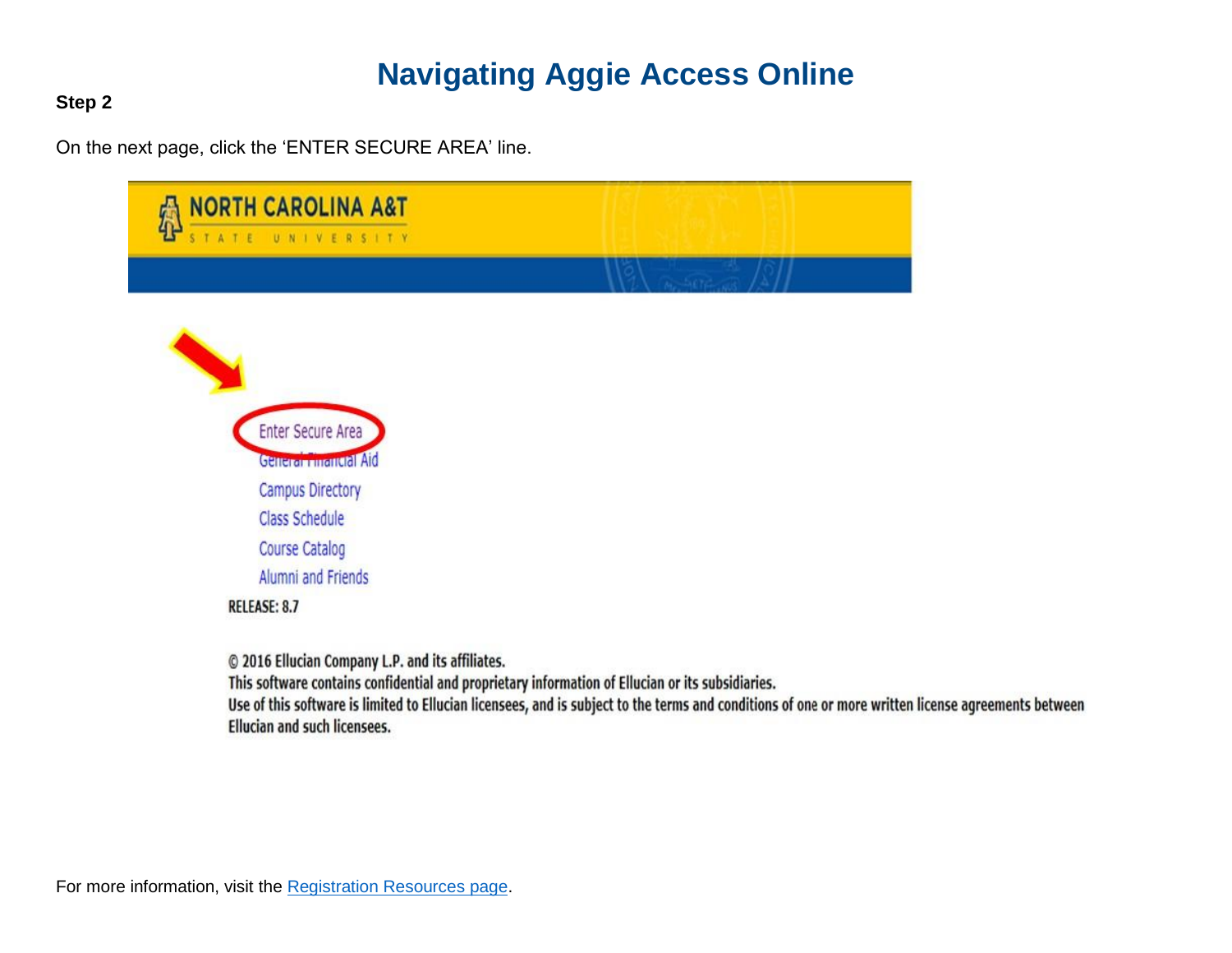#### **Step 3**

You are now on the user login screen. Enter your User ID (Banner ID) and PIN number. Click the LOGIN button. **(1st Time Login ONLY)** When you login to Banner for the 1st time, Banner informs you that your PIN has expired. It requires you to re-enter your old PIN number and enter a new PIN number, and re-enter the new PIN number. Select LOGIN The system will require you to type in a 'SECURITY QUESTION AND ANSWER' DO NOT create a security question with an obvious answer. For example – "What is my birth date? Click SUBMIT.

| User Login |                                                                                                                                                                                                                                                                                                                                                                                                                                                                                                                  |
|------------|------------------------------------------------------------------------------------------------------------------------------------------------------------------------------------------------------------------------------------------------------------------------------------------------------------------------------------------------------------------------------------------------------------------------------------------------------------------------------------------------------------------|
|            |                                                                                                                                                                                                                                                                                                                                                                                                                                                                                                                  |
|            | Please enter your Banner Identification Number (950#) and your 6 digit Personal Identification Number (PIN). When finished, click Login.                                                                                                                                                                                                                                                                                                                                                                         |
|            | Multiple failures to enter your correct ID and/or PIN will result in your account being disabled! This will occur on your 3rd attempt.                                                                                                                                                                                                                                                                                                                                                                           |
|            | When you are finished, please Exit and close your browser to protect your privacy.                                                                                                                                                                                                                                                                                                                                                                                                                               |
|            |                                                                                                                                                                                                                                                                                                                                                                                                                                                                                                                  |
|            | First Time Alumni and Donors can create an account here                                                                                                                                                                                                                                                                                                                                                                                                                                                          |
|            | Click here for important information regarding<br>-> Dual Enrollment in On-line and On-Campus courses charges!                                                                                                                                                                                                                                                                                                                                                                                                   |
|            | Click here for important information regarding<br>-> Electronic Billing (E-Bill)!                                                                                                                                                                                                                                                                                                                                                                                                                                |
|            | <b>Click here for important information regarding</b><br>-> Requesting Book Allowances/Parking Vouchers Online!                                                                                                                                                                                                                                                                                                                                                                                                  |
|            | Click here for important information regarding<br>-> Refund Schedule for Spring 2016                                                                                                                                                                                                                                                                                                                                                                                                                             |
|            | Security Agreement: The User IT<br>1 PIN assigned to me are for my use ONLY and will not be disclosed to anyone else. By accessing this system, I agree to abide by the<br>age Policy (http://www.ncat.edu/divisions/doit/policy/) and not perform an illegal or unauthorized activity(s) that would violate state<br>University's Computing and Net<br>dicies. I will not disclose in verbal, electronic, or in printed format information that I am not authorized to do so.<br>and/or federal laws, nor Univ- |
|            |                                                                                                                                                                                                                                                                                                                                                                                                                                                                                                                  |
| User ID:   |                                                                                                                                                                                                                                                                                                                                                                                                                                                                                                                  |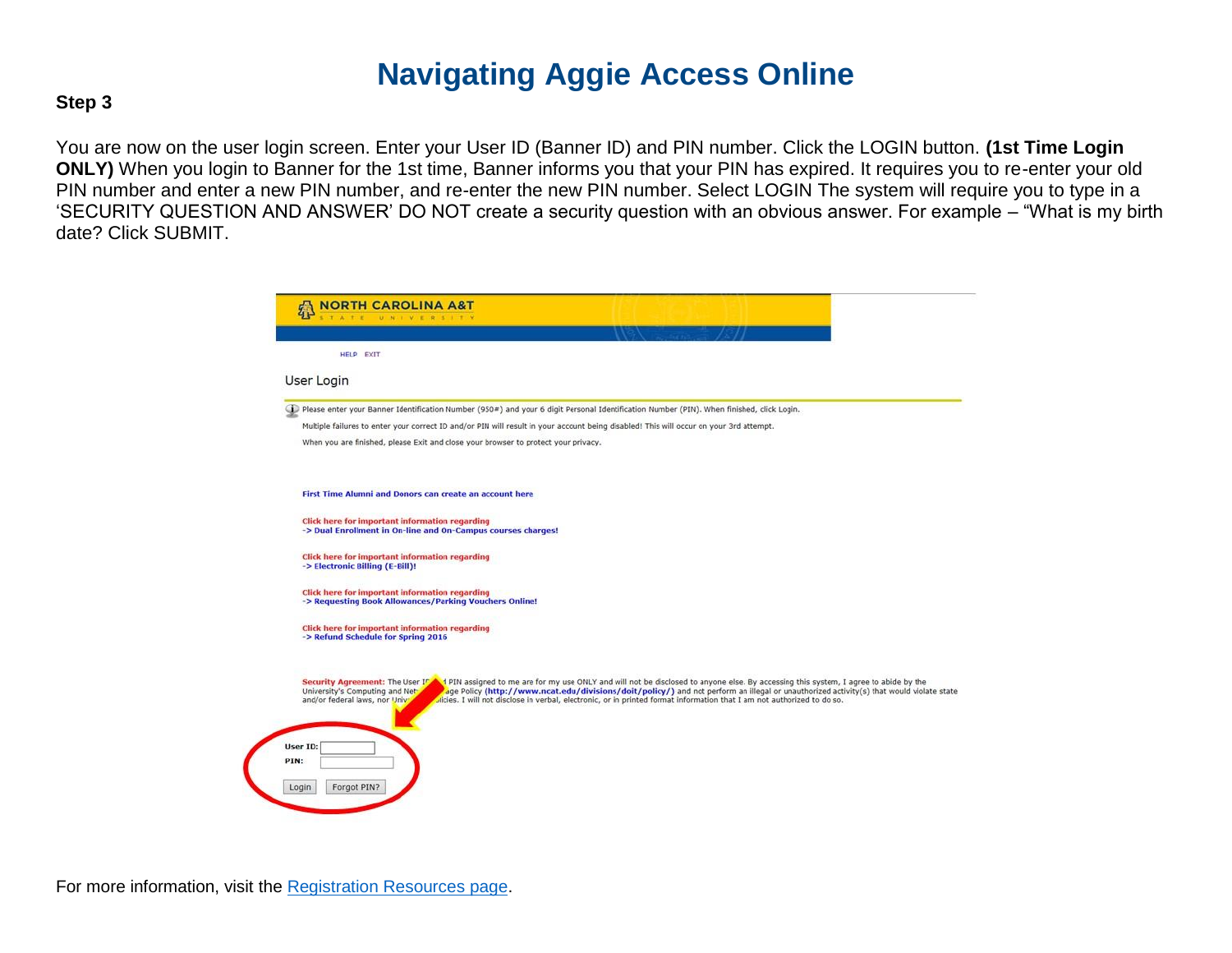**Step 4**

On the next screen, select the STUDENT & FINANCIAL AID' link.

| <b>SER</b>                                                                           |    |                                                                                                                     |                                                                                                                              |
|--------------------------------------------------------------------------------------|----|---------------------------------------------------------------------------------------------------------------------|------------------------------------------------------------------------------------------------------------------------------|
| <b>Personal Information</b>                                                          |    | Alumni and Friends Student Financial Aid Employee                                                                   |                                                                                                                              |
| <b>Search</b>                                                                        | Go |                                                                                                                     | RETURN TO HOMEPAGE SITE MAP HELP EXIT                                                                                        |
|                                                                                      |    |                                                                                                                     |                                                                                                                              |
|                                                                                      |    |                                                                                                                     |                                                                                                                              |
| Personal Information<br>Update addresses, contact informs,                           |    |                                                                                                                     | marital status; review name or social security number change information; Change your PIN; Customize your directory profile. |
|                                                                                      |    |                                                                                                                     |                                                                                                                              |
| Alumni and Friends<br>Find classmates, communical<br><b><i><u>RECEIVED</u></i></b>   |    | reer advisor, job posting, online giving, volunteer.                                                                |                                                                                                                              |
| Register for classes, View pur academic records.                                     |    |                                                                                                                     |                                                                                                                              |
| <b>Financial Aid</b>                                                                 |    |                                                                                                                     |                                                                                                                              |
|                                                                                      |    | Apply for Financial Aid: Vie financial aid status and eligibility, accept award offers, and view loan applications. |                                                                                                                              |
| Smployee                                                                             |    | Time Sheets, time off, benefits, leave or job data, paystubs, W2 and T4 forms, W4 data.                             |                                                                                                                              |
| WebCT.com, The e-Learning Hub                                                        |    |                                                                                                                     |                                                                                                                              |
| Find online help, research tools, discussions, and more!<br>Aggie Alert Registration |    |                                                                                                                     |                                                                                                                              |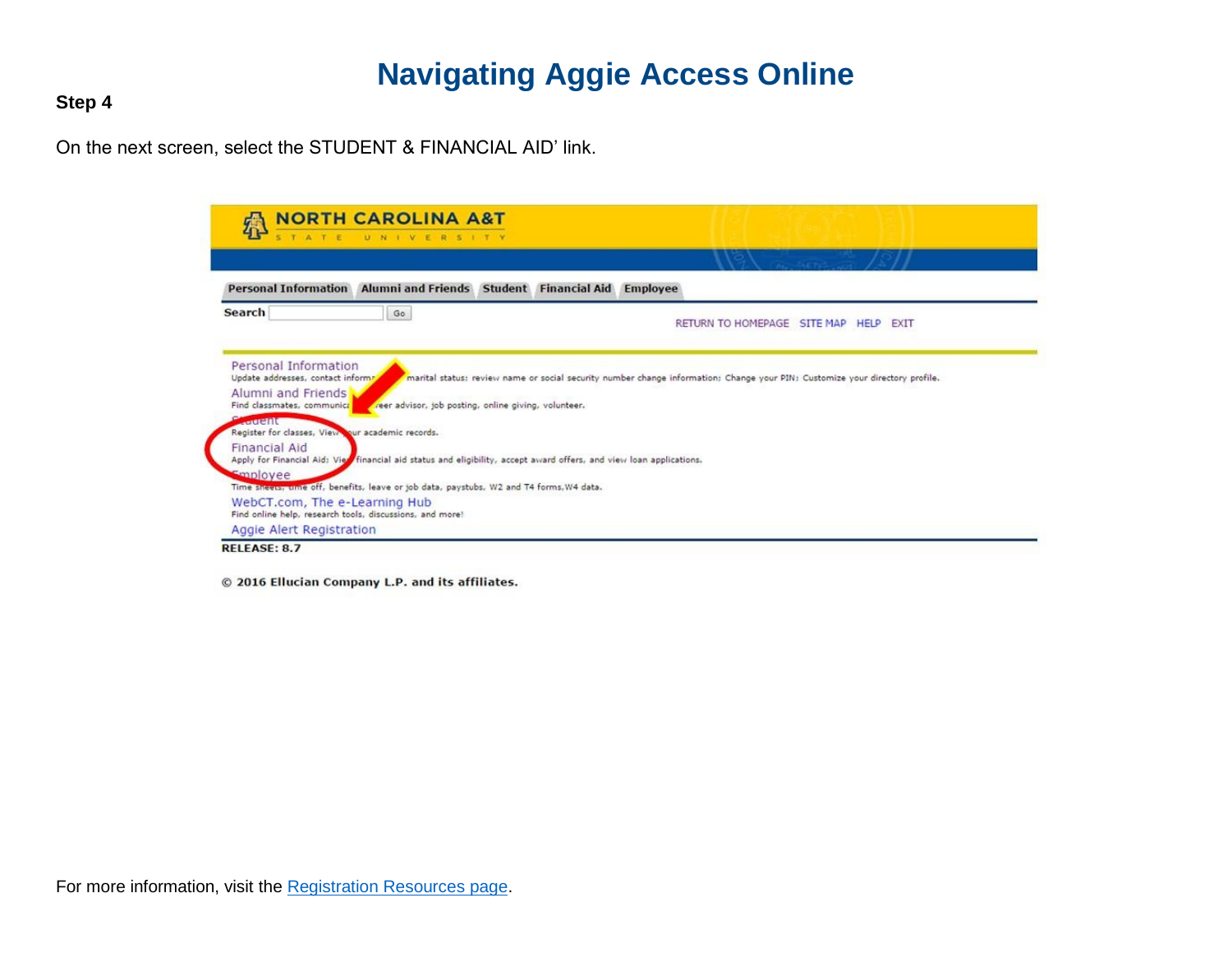**Step 5**

Select REGISTRATION. We recommend that you check your registration status before Proceeding.

| 魯<br>STATE UNIVERSITY                                                                                                                                                                                                 |                                      |
|-----------------------------------------------------------------------------------------------------------------------------------------------------------------------------------------------------------------------|--------------------------------------|
| Personal Information Alumni and Friends Student                                                                                                                                                                       | <b>Financial Aid Employee</b>        |
| <b>Search</b><br>Go.                                                                                                                                                                                                  | RETURN TO MENU SITE MAP HELP<br>EXIT |
|                                                                                                                                                                                                                       |                                      |
|                                                                                                                                                                                                                       |                                      |
|                                                                                                                                                                                                                       |                                      |
|                                                                                                                                                                                                                       |                                      |
| Student Record                                                                                                                                                                                                        |                                      |
| Registration<br>Check your registration states: Add or drop classes; Display your class schedule.<br>View your holds; Display your grades and transcripts; Order an official transcript; View your degree evaluation. |                                      |
| Student<br>Student Account<br>View your holds and account summaries: Request book allowance and/or parking voucher: Select your meal plan.                                                                            |                                      |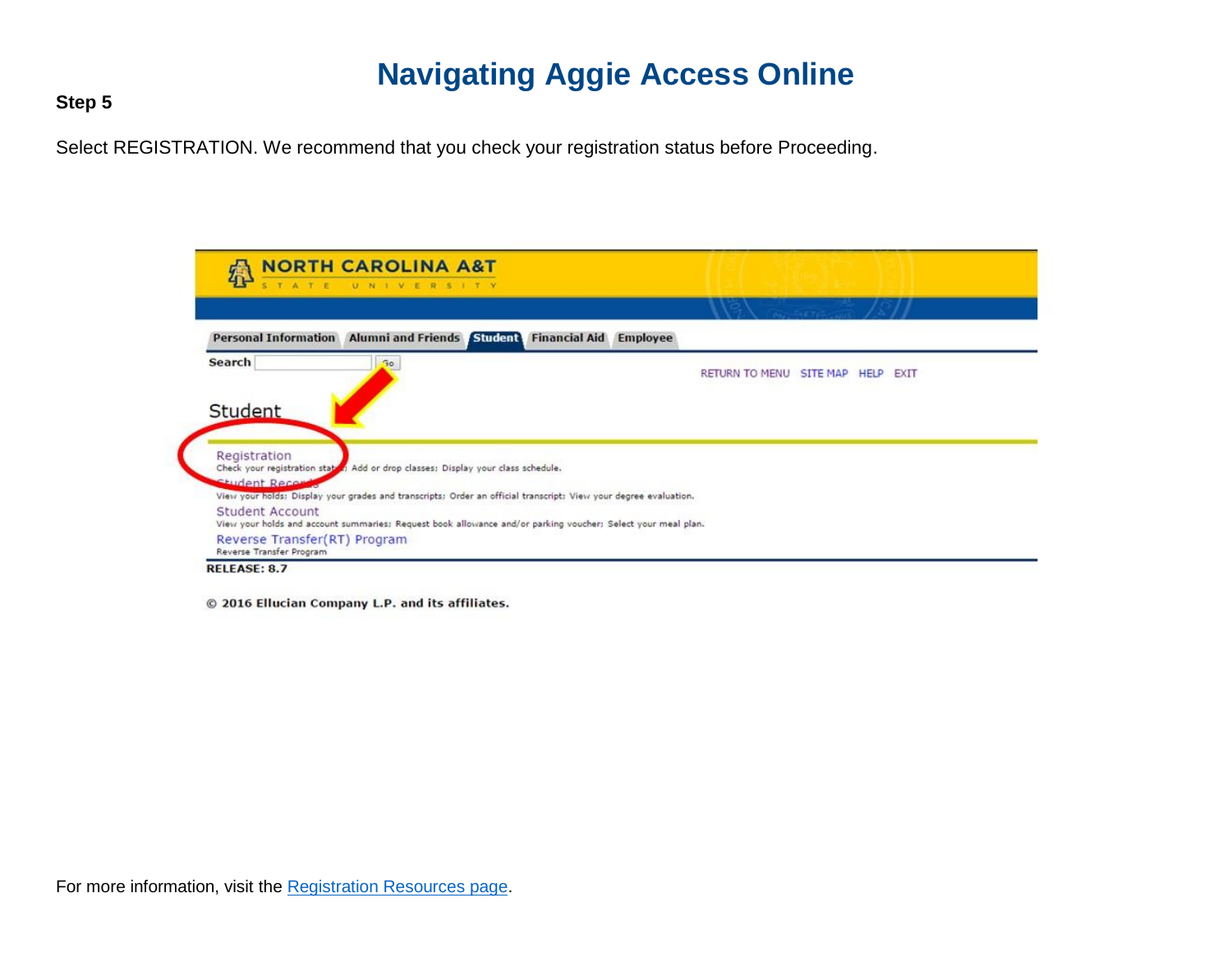**Step 6**

Select 'SELECT TERM'.

| 魯<br>UNIVERSITY<br>STATE                                                                             |                                   |
|------------------------------------------------------------------------------------------------------|-----------------------------------|
|                                                                                                      | $A = 567c$                        |
| <b>Student</b><br>Personal Information Alumni and Friends<br><b>Financial Aid</b><br><b>Employee</b> |                                   |
| Search<br>Go                                                                                         | RETURN TO MENU SITE MAP HELP EXIT |
|                                                                                                      |                                   |
| Registration                                                                                         |                                   |
|                                                                                                      |                                   |
| Select Term                                                                                          |                                   |
| Add or Drop Classes                                                                                  |                                   |
| LOOK Up Classes<br>Change Class Options                                                              |                                   |
| Week at a Glance                                                                                     |                                   |
| <b>Student Detail Schedule</b>                                                                       |                                   |
| <b>Registration Fee Assessment</b>                                                                   |                                   |
| <b>Registration Status</b>                                                                           |                                   |
| Update Student Term Data                                                                             |                                   |
| <b>Active Registration</b>                                                                           |                                   |
| <b>Registration History</b>                                                                          |                                   |
| Concise Student Schedule                                                                             |                                   |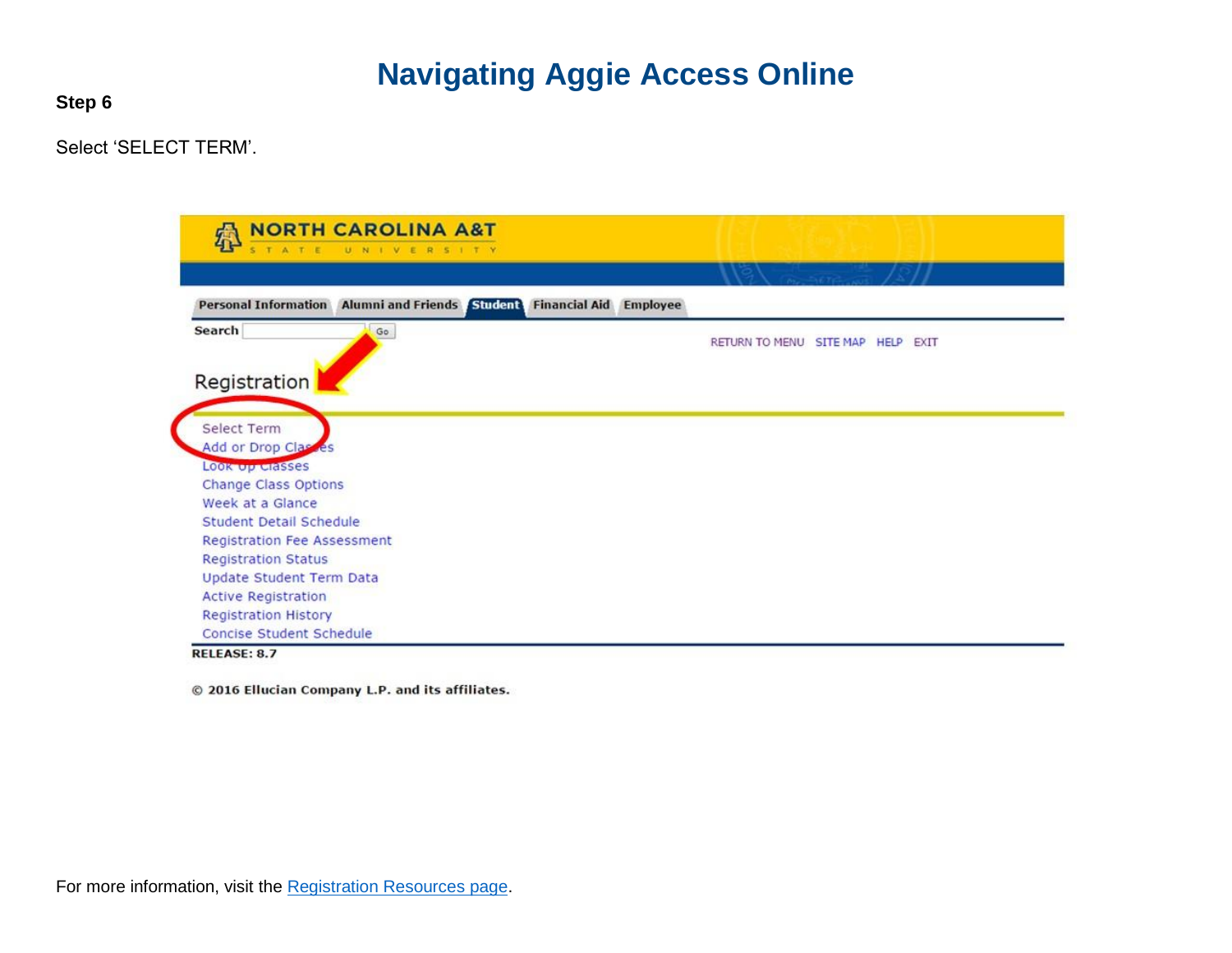#### **Step 7**

From the drop down box, select the term you are registering.

| Employee                                       |
|------------------------------------------------|
|                                                |
| RETURN TO MENU<br><b>SITE MAP</b><br>HELP EXIT |
|                                                |
|                                                |
|                                                |
|                                                |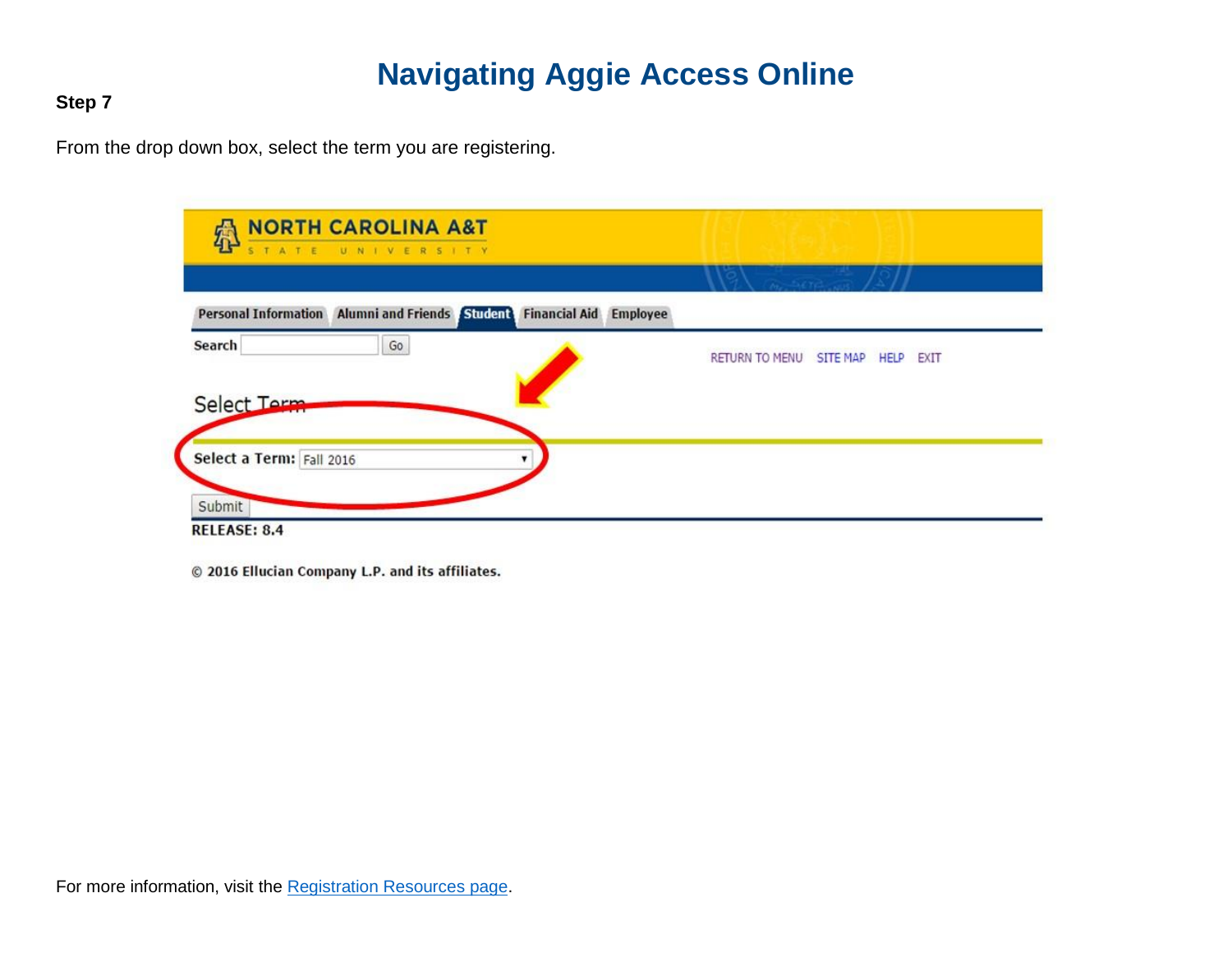#### **Step 8**

This registration form is the place to drop/add classes using the CRN (Course Reference Number)

| Personal Information Alumni and Friends Student Financial Aid Employee |                                   |
|------------------------------------------------------------------------|-----------------------------------|
| <b>Search</b><br>Go                                                    | RETURN TO MENU SITE MAP HELP EXIT |
|                                                                        |                                   |
| Registration                                                           |                                   |
|                                                                        |                                   |
| <b>Greet Term</b>                                                      |                                   |
| Add or Drop Classes                                                    |                                   |
| <b>CONTRACTOR</b>                                                      |                                   |
| Change Class Options                                                   |                                   |
| Week at a Glance                                                       |                                   |
| <b>Student Detail Schedule</b>                                         |                                   |
| <b>Registration Fee Assessment</b>                                     |                                   |
| <b>Registration Status</b>                                             |                                   |
| Update Student Term Data                                               |                                   |
| <b>Active Registration</b>                                             |                                   |
| <b>Registration History</b>                                            |                                   |
| Concise Student Schedule                                               |                                   |